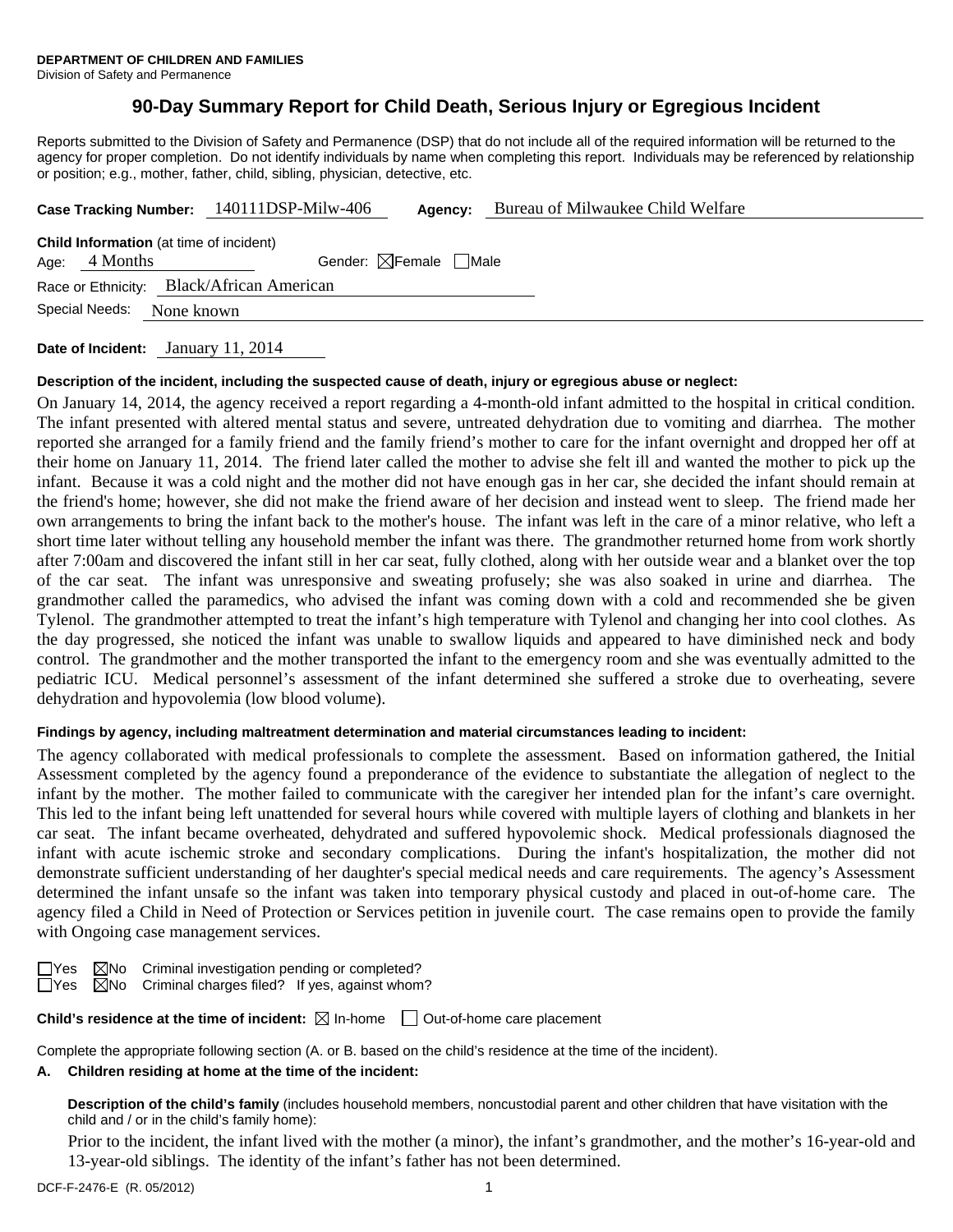**Yes No Statement of Services:** Were services under ch. 48 or ch. 938 being provided to the child, any member of the child's family or alleged maltreater at the time of the incident, including any referrals received by the agency or reports being investigated at time of incident?

# **If "Yes", briefly describe the type of services, date(s) of last contact between agency and recipient(s) of those services, and the person(s) receiving those services:**

N/A.

#### **Summary of all involvement in services as adults under ch. 48 or ch. 938 by child's parents or alleged maltreater in the previous five years:** (Does not include the current incident.)

In February 2009, the agency opened the case for Safety Services after completing an Assessment regarding a screened-in CPS Report (please refer to next section for information.) Safety Services were provided to the family until the agency closed the case in July 2009, as outcomes were successfully achieved.

#### **Summary of actions taken by the agency under ch. 48, including any investigation of a report or referrals to services involving the child, any member of the child's family living in this household and the child's parents and alleged maltreater.** (Does not include the current incident.)

(Note: Screened out reports listed in this section may include only the date of the report, screening decision, and if a referral to services occurred at Access. Reports that do not constitute a reasonable suspicion of maltreatment or a reason to believe that the child is threatened with harm are not required to be screened in for an initial assessment, and no further action is required by the agency.)

The current automated child welfare information data base indicates prior agency history regarding the maternal grandmother and her children (now adults) between 1993 and 2002. However, specifics of agency involvement are not fully detailed or clear in the data base. The following applicable information is available on this history:

On September 9, 1993, the agency screened in for assessment a CPS Report alleging neglect by the maternal grandmother of two of the infant's mother's older siblings (then age 5 and 10 years). The child welfare data base indicates these older siblings were placed in out-of home-care at that time. Petitions were filed alleging the two siblings to be Children in Need of Protection or Services, and the case remained open with the agency to provide the family with Ongoing case management services.

On May 12, 1997, the agency screened in for assessment a CPS Report alleging neglect by the maternal grandmother to the infant's mother's younger sibling at the time of that sibling's birth.

On December 6, 1999, the agency screened in for assessment a CPS Report alleging neglect to the infant's mother and two of her siblings.

On June 14, 2002, the agency screened out a CPS Report while the case was open with the agency for Ongoing services.

On February 3, 2009, the agency screened in a CPS Report alleging neglect to the mother by the maternal grandmother as well as physical abuse to the mother by an adult older sibling. An Assessment was completed and the allegations of neglect and physical abuse were unsubstantiated. The case remained open and the family was referred to Safety Services through the agency for housing assistance, parenting and counseling services.

On March 6, 2009, the agency screened out a CPS Report. The case was open with the agency for Safety Services at the time so the worker was made aware of the information for follow-up.

On May 1, 2009, the agency screened out a CPS Report while the case was open with the agency for Safety Services.

On July 24, 2013, the agency screened out a CPS Report.

On September 13, 2013, the agency screened out a CPS Report.

## **Summary of any investigation involving the child, any member of the child's family and alleged maltreater conducted under ch. 48 or ch. 938 and any services provided to the child and child's family since the date of the incident:**

The agency collaborated with medical professionals to complete the assessment. Based on information gathered, the Initial Assessment completed by the agency found a preponderance of the evidence to substantiate the allegation of neglect to the infant by the mother. The mother failed to communicate with the caregiver her intended plan for the infant's care overnight. This led to the infant being left unattended for several hours and she became overheated and dehydrated. Medical personnel advised the infant suffered hypovolemic shock and an acute ischemic stroke as a result of the incident.